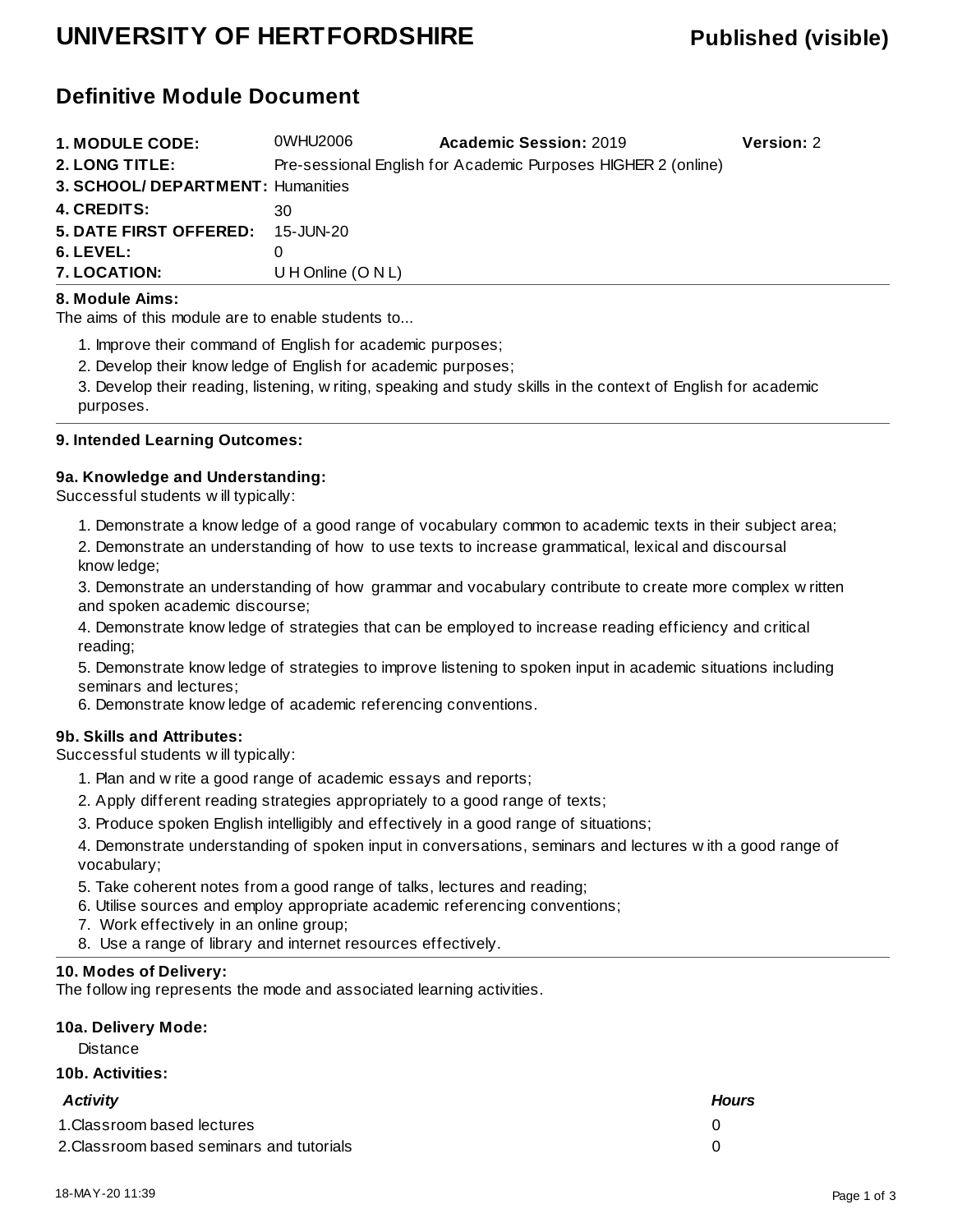## **UNIVERSITY OF HERTFORDSHIRE Published (visible)**

| <b>Activity</b>                                                                                  | <b>Hours</b> |
|--------------------------------------------------------------------------------------------------|--------------|
| 3. Classroom based practical classes, w orkshops, studios or demonstrations                      | 0            |
| 4. Scheduled online activities (ie online versions of the above)                                 | 120          |
| 5. Scheduled external learning activities - fieldw ork, external visits and w ork based learning | - 0          |
| 6. Online directed independent study                                                             | 80           |
| 7. Other directed independent study                                                              | 80           |
| 8. Self-directed independent study                                                               | 20           |
| 9. Placement                                                                                     | $\Omega$     |
| 10.Year Abroad                                                                                   | 0            |
| <b>TOTAL HOURS</b>                                                                               | 300          |

#### **11. Module Content:**

#### **11a. Module Content: (for publication, max 150 words)**

The Pre-sessional English Online (12 weeks) course is designed to improve a student's level of English for Academic Purposes. This module is for students who have IELTS 5.5 (Higher), who want to progress to the level required by the follow-on course: IELTS equivalent of 6.5.

The course focuses on:

 1. vocabulary development including strategies for record keeping and the opportunity to apply in writing and speaking activities

- 2. strategies for effective and critical reading of texts
- 3. writing a report or researched essay
- 4. academic writing and speaking conventions
- 5. listening comprehension strategies and note taking

 6. the development of knowledge and application of referencing conventions as employed in a UK university or academic environment

#### **11b. Further Details: (supporting Learning Outcomes, max 250 words)**

The Pre-sessional English Online (12 weeks) course is learner- and learning - centred with all teaching addressed to the needs of students in order to improve their English for Academic Purposes to the level of the follow-on course. Students will undertake exercises to develop a range of vocabulary common to academic texts. They will be encouraged to understand how grammar and vocabulary contribute to create written and spoken academic discourse, for example, writing a researched essay related to their field of study.

Students will undertake activities to help them to: deal effectively with spoken input in conversations, seminars and lectures; produce spoken English intelligibly; increase reading efficiency; and make useful notes while reading or listening. In addition, they will be exposed to spoken academic discourse in a variety of accents. At specific points during the course they will be required to give a short presentation related to their academic subject. In addition, students will develop the use of library and internet resources which they will use to plan, research and write an academic essay or report.

Classwork and independent study will focus on:

- 1. academic writing and speaking conventions
- 2. vocabulary acquisition and storage
- 3. text-type understanding and discourse-level analysis
- 4. grammar acquisition
- 5. strategies for effective reading, note-taking, summarising, and synthesis
- 6. pronunciation and academic speaking/presentation
- 7. listening comprehension strategies
- 8. understanding people from different cultural and language backgrounds (intercultural communication)
- 9. use of sources and referencing conventions
- 10. IT and the online learning resources
- 11. development of online group work